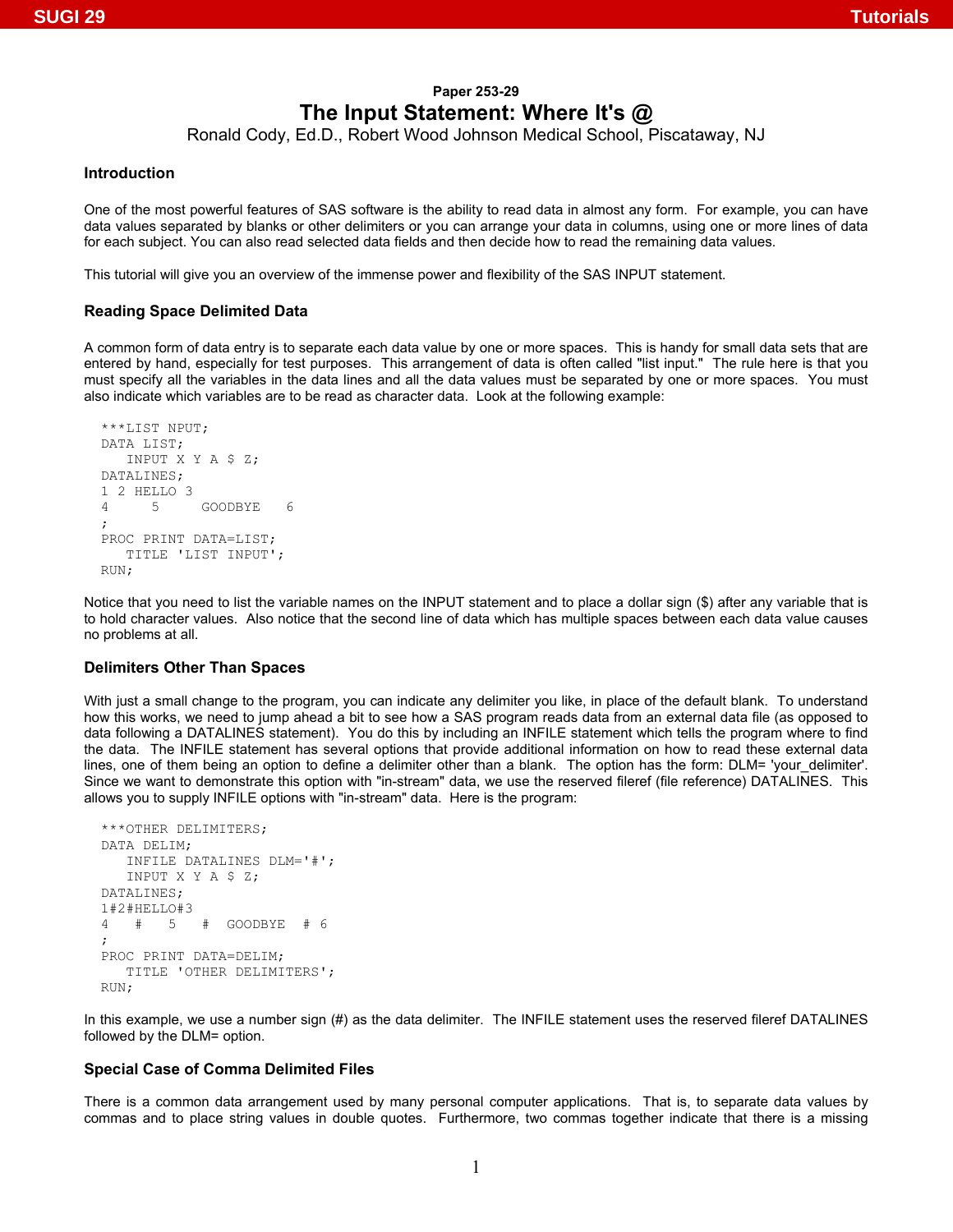value. The INFILE option DSD takes care of all of these features. Besides allowing commas as the data delimiter, this option reads character strings enclosed in double quotes and strips off the quotes before assigning the value to the character variable. It also allows you to include commas within a character string. Finally, two commas together are interpreted as a missing value. The program that follows demonstrates all these features:

```
***SPECIAL COMMA DELIMITED FORMAT; 
DATA SPECIAL; 
    INFILE DATALINES DSD; 
    INPUT X Y A $ Z; 
DATALINES; 
1, 2, \text{HELLO}, 3<br>4, 5,
               GOODBYE, 6
7,,"HI THERE",8 
9,10,"HI,THERE",11 
; 
PROC PRINT DATA=SPECIAL; 
    TITLE 'SPECIAL COMMA DELIMITED FORMAT'; 
RUN;
```
To see that this program is working as expected, here is the output from PROC PRINT:

Special Comma Delimited Format

| x |    |                 |    |
|---|----|-----------------|----|
|   | 2  | <b>HELLO</b>    | 3  |
| 4 | 5  | GOODBYE         | 6  |
|   | ٠  | <b>HI THERE</b> | 8  |
| я | 10 | HI, THERE       | 11 |
|   |    |                 |    |

When you use the DSD INFILE option, the default delimiter is a comma. You may use the DSD and DLM= options together to allow all the features just discussed but with a delimiter other than a comma.

## **Data Arranged in Columns**

One of the most common forms of data entry is to arrange the data values in specified columns. This has several advantages over space or comma delimited data. First, you can pack more data values together without wasting space. Second, you can read only those columns of data that you want, and third, you can read the data values in any order you choose. Let's look at a SAS program that reads data arranged in columns:

```
***COLUMN INPUT; 
DATA COL1; 
     \begin{array}{ccc}\n\text{INPUT} & \text{X} & 1-2 \\
\text{Y} & \text{3}\n\end{array}\overline{\mathcal{A}}A \, S \, 4-10z 11;
DATALINES; 
  12HELLO 3 
4 5GOODBYE6 
; 
PROC PRINT DATA=COL1; 
     TITLE 'COLUMN INPUT'; 
RUN;
```
The rules are very simple. You list each of the variable names followed by the starting and ending columns (or just the starting column if there is only one column). You also place a dollar sign after any variable name that will hold character data. Notice the value of X in the two lines of data in this example. It doesn't matter whether this value is right adjusted (placed in the rightmost columns of the field) or not. Good programming practice dictates that numbers should be right adjusted but SAS will read numbers correctly regardless.

#### **Reading Only Selected Variables**

As we mentioned earlier, once you have arranged your data values in columns, you can read only those variables that you need. So, using the same data lines as above, here is a program that only reads values for variables X and Z: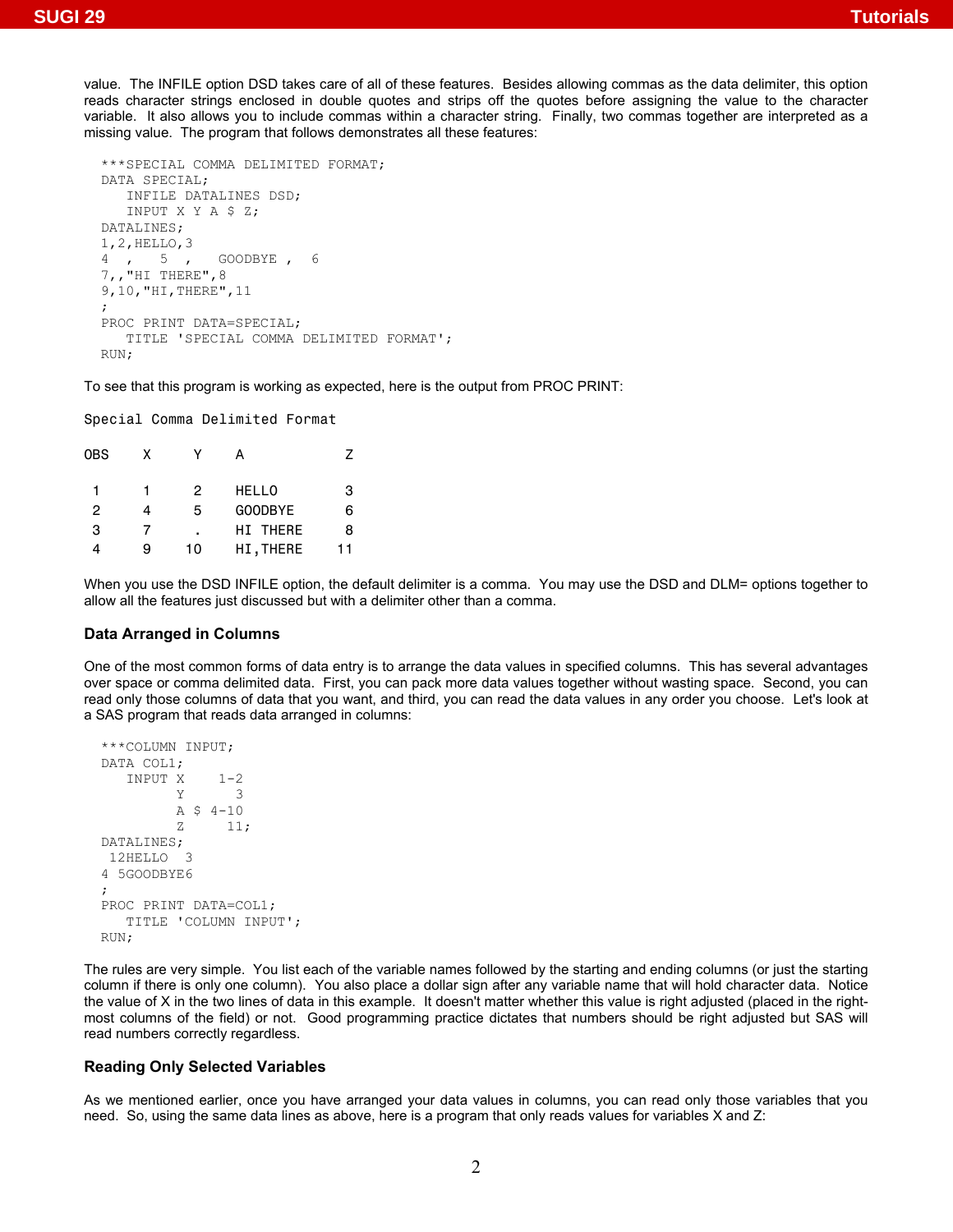```
***COLUMN INPUT (SELECTED VARIABLES); 
DATA COL2; 
    INPUT X 1-2 
           Z 11; 
DATALINES; 
 12HELLO 3 
4 5GOODBYE6 
; 
PROC PRINT DATA=COL2; 
    TITLE 'COLUMN INPUT'; 
RUN;
```
It's just as easy as that. You can also read these variables in any order you choose as demonstrated in the program below:

```
***COLUMN INPUT (DIFFERENT ORDER); 
DATA COL3; 
   INPUT Y 3 
          A $ 4-10 
          Z 11 
         X = 1-2;DATALINES; 
 12HELLO 3 
4 5GOODBYE6 
; 
PROC PRINT DATA=COL3; 
   TITLE 'COLUMN INPUT'; 
RUN;
```
## **Using Pointers and INFORMATS to Read Data**

As an alternative to using column specifications, you can use column pointers and INFORMATS. This method is actually more flexible than using column specifications since you can use a SAS INFORMAT or a user-defined INFORMAT to specify how a data value is to be read. The example that follows uses almost the same data arrangement as the program that used column specifications except for the addition of a date value. We added that to demonstrate the advantage of this method.

```
***POINTERS AND INFORMATS; 
DATA INFORM1; 
    INPUT @1 X 2. 
          @3 Y 1. 
          @4 A $7. 
          @11 Z 1. 
          @12 DATE MMDDYY10.; 
    FORMAT DATE DATE9.; 
DATALINES; 
 12HELLO 310/21/1946 
4 5GOODBYE611/12/1997 
; 
PROC PRINT DATA=INFORM1; 
   TITLE 'POINTERS AND INFORMATS'; 
RUN;
```
The @*n* symbols are columns pointers. For example, @3 says to move to column 3. The INFORMAT following the variable name tells the program how many columns to read and how to read the data value. The INFORMAT n. indicates a numeric variable occupying n columns. The \$n. INFORMAT is used for character variables and the MMDDYY10. INFORMAT converts dates in the form MM/DD/YYYY to a SAS date value (that's a topic for another talk). We chose MMDDYY10. instead of the more traditional MMDDYY8. because the year 2000 is fast approaching and, even with the YEARCUTOFF option, it is a good idea to use 4-digit years.

## **Using INFORMATS with List-Directed Input**

You may want to read list-directed or some form of delimited data and still provide an INFORMAT. For example, you may want to read a character variable more than 8 bytes in length or one of the data values might be a date which needs an INFORMAT to be read correctly. Here comes the colon modifier to the rescue! By placing a colon (:) after the variable name, you can then supply an INFORMAT to be used. The program will search for a delimiter and begin reading the first non-blank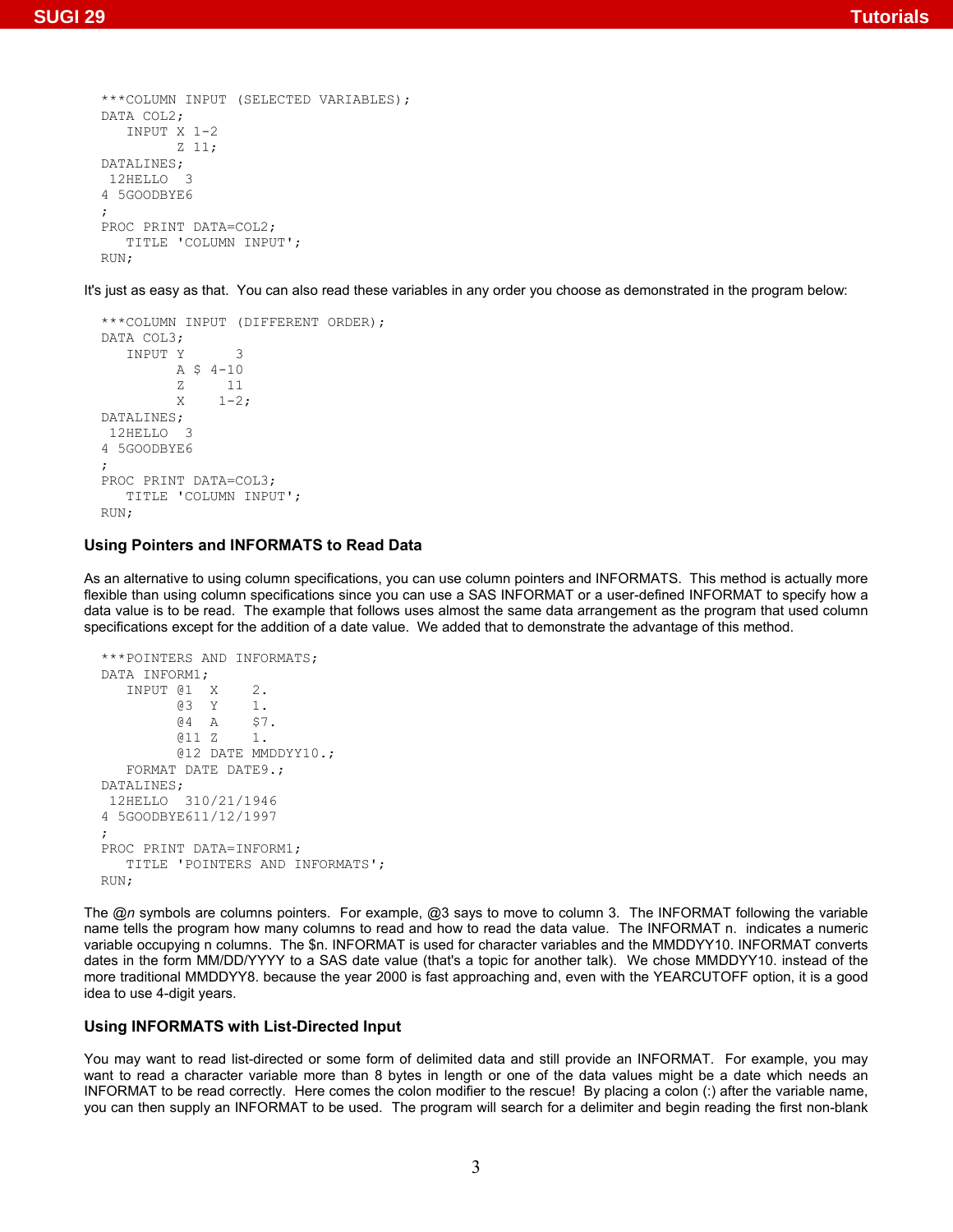data value according to the INFORMAT you supply. Look at the following example:

```
***USING INFORMATS: LIST INPUT (COLON MODIFIER); 
DATA COLON; 
  INPUT X : 2.
         Y : 1.<br>A : $1
                $11.z : 1.
         DATE : MMDDYY10.;
    FORMAT DATE DATE9.; 
DATALINES; 
1 2 HELLO 3 10/21/1946 
4 5 ARRIVEDERCI 6 11/12/1997 
; 
PROC PRINT DATA=COLON; 
    TITLE 'INFORMATS: COLON MODIFIER'; 
RUN;
```
Notice that variable A is now 11 bytes and the variable DATE will be a true SAS date.

## **An Alternate Method for Supplying INFORMATS**

An alternative to the program above is precede the INPUT statement with an INFORMAT statement, associating each of the variables with an INFORMAT. The program below will produce exactly the same data set as the one above. Which method you choose is up to you.

```
***USING INFORMATS: LIST INPUT (INFORMAT STATEMENT); 
DATA INFORM2; 
   INFORMAT X 2. Y Z 1. A $11. 
             DATE MMDDYY10.; 
   INPUT X Y A Z DATE; 
   FORMAT DATE DATE9.; 
DATALINES; 
1 2 HELLO 3 10/21/1946 
4 5 ARRIVEDERCI 6 11/12/1997 
; 
PROC PRINT DATA=INFORM2; 
   TITLE 'INFORMAT STATEMENT'; 
RIIN:
```
## **Space Delimited Data Values Containing Blanks**

What happens if you are using blanks as data delimiters and you have a character value that contains a blank, such as a first and last name? By replacing the colon modifier with an ampersand (&), the system will continue reading a character value, even if it contains single blanks. The program will know that a data value is finished when it encounters two or more blanks. Notice variable A in the program below and the values of "HELLO THERE" and "A BIENTOT" in the data lines. When you use the ampersand modifier, be sure to remember to follow the variable with two or more blanks.

```
***USING INFORMATS: LIST INPUT (AMPERSAND MODIFIER); 
DATA AMPER; 
    INPUT X : 2. 
          Y : 1. 
          A & $11. 
          Z : 1.; 
DATALINES; 
1 2 HELLO THERE 3 
4 5 A BIENTOT 6 
; 
PROC PRINT DATA=AMPER; 
    TITLE 'AMPERSAND MODIFIER'; 
RIIN:
```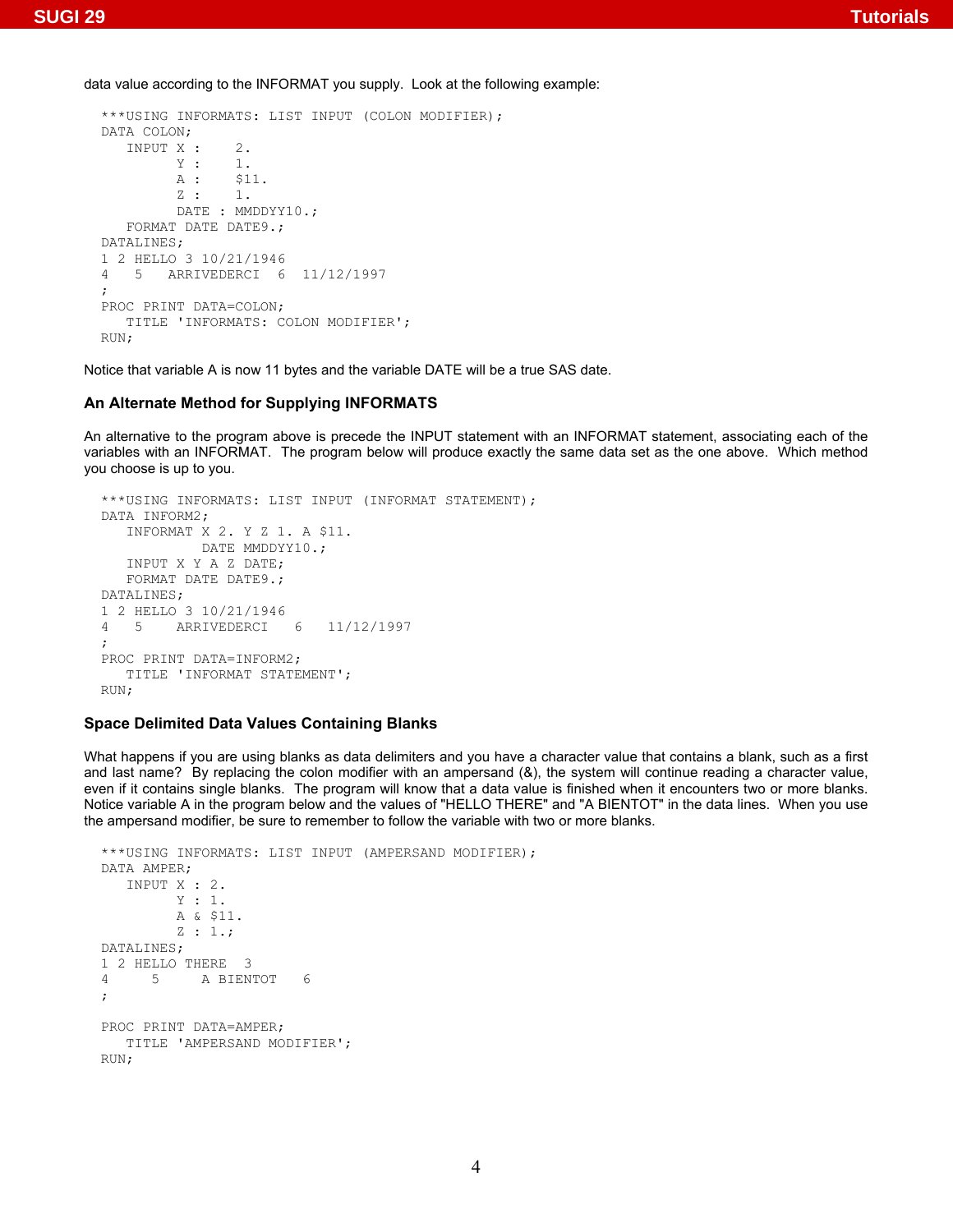## **A Shortcut Way of Specifying Variable Names and INFORMATS**

First, look at the rather long and inelegant program below:

```
***WITHOUT VARIABLE AND INFORMAT 
    LISTS; 
DATA NOINLIST; 
    INPUT @1 Q1 1. 
           @2 Q2 1. 
           @3 Q3 1. 
           @4 Q4 1. 
           @5 Q5 1. 
           @6 A $1. 
           @7 B $1. 
           @8 C $1.; 
DATALINES; 
12345XYZ 
; 
PROC PRINT DATA=NOINLIST; 
    TITLE 'WITHOUT VARIABLE AND INFORMAT LISTS'; 
RUN;
```
Even beginning SAS programmers know that whenever a program gets tedious to write, there is usually a better and shorter way to accomplish the same thing. In this case, you can use a variable list and an INFORMAT list to shorten the program. Take a look at this program:

```
***VARIABLE AND INFORMAT LISTS (1); 
DATA INLIST1; 
    INPUT @1 (Q1-Q5 A B C) 
              (5*1. 3*$1.); 
DATALINES; 
12345XYZ 
; 
PROC PRINT DATA=INLIST1; 
    TITLE 'VARIABLE LISTS (1)'; 
RUN;
```
You can place a list of variables, including the base*n*-base*m* notation (Q1-Q5 for example), in parentheses followed by a list of INFORMATS, also placed in parentheses. The notation 5\*1. or 3\*\$1. means to repeat the INFORMAT 5 or 3 times respectively. Each variable in the variable list is read with the corresponding INFORMAT in the INFORMAT list. If the INFORMAT list is shorter than the variable list, the program will "recycle" the INFORMAT list, that is, go back to the first INFORMAT in the list and go through the list as many times as necessary. You can take advantage of this feature to simplify the program like this:

```
***VARIABLE AND INFORMAT LISTS (2); 
DATA INLIST2; 
    INPUT @1 (Q1-Q5)(1.) 
         @6 (A B C)($1.); 
DATALINES; 
12345XYZ 
; 
PROC PRINT DATA=INLIST2; 
    TITLE 'VARIABLE LISTS (2)'; 
RUN;
```
By grouping variables together that use the same INFORMAT, you can list the INFORMAT just once and it will be used for each of the variables in the list.

### **Skipping Around Using Relative Column Pointers**

Suppose you have several X,Y pairs (X1,Y1; X2,Y2; and X3,Y3 for example). You might think the only way to read these data would be an INPUT statement that looked like this:

INPUT X1 1 Y1 2 X2 3 Y2 4 X3 5 Y3 6;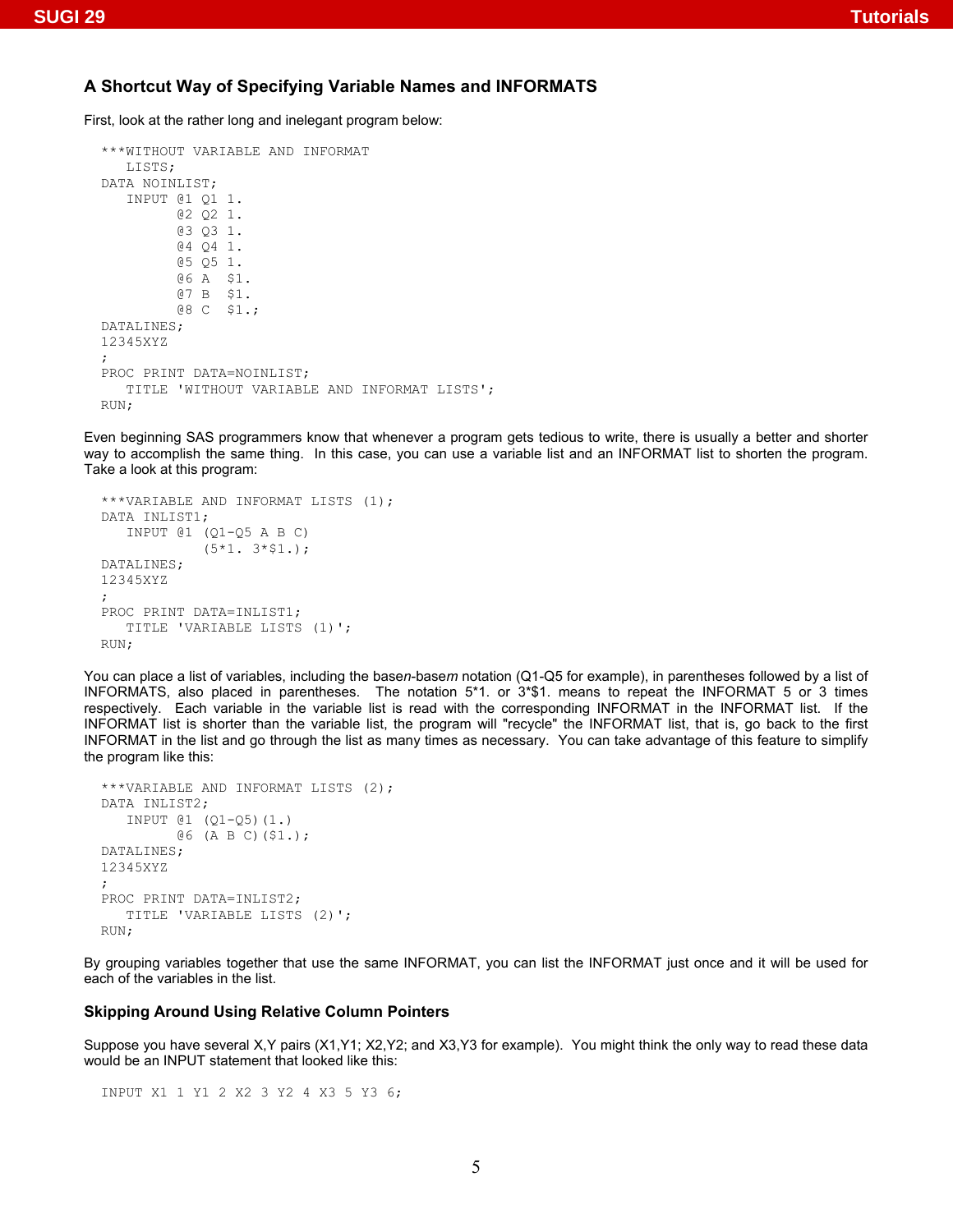OR

INPUT (X1 Y1 X2 Y2 X3 Y3)(1.);

Well, there is an easier way. By using a relative columns pointer (a + sign), you can move the column pointer right or left, relative to its last position. You can use this to read each of the X-values first, skipping over the columns occupied by the Yvalues and then go back to column 2 (where the Y-values start) and read all the Y-values, skipping over the columns occupied by the X's. Here is the program:

```
***RELATIVE COLUMN POINTERS; 
DATA RELATIVE; 
    INPUT @1 (X1-X3)(1. + 1) 
        (2)(Y1-Y3)(1. + 1);DATALINES; 
123456 
; 
PROC PRINT DATA=RELATIVE; 
    TITLE 'RELATIVE COLUMN POINTERS'; 
RUN;
```
The INPUT statement above says to start reading in column 1 ( $@1$ ) and then read a single digit value (1.) and then skip a column  $(+1)$ . Do this for all the X-values. When you are finished, go back to column 2 ( $@2$ ) and read the Y-values in the same way. If you had more than three X's and Y's, this technique could save you lots of typing.

#### **Using a Text Pointer**

There is an obscure but **really** useful way to read data values when you are unsure of where to find the data. This may seem impossible, but using a text pointer can sometimes solve this problem. A text pointer is of the form:

#### @"text\_string" variable\_name

The column pointer will be placed to the right of the text string (if found) and the next value on that line will be read into variable name. An example should make this clear. Look at the following program:

```
DATA TEST; 
    INPUT @ "XYZ" VALUE; 
DATALINES; 
THIS LINE HAS XYZ 76 NUMBERS 
NONE ON THIS LINE 
XYZ 20
```
The first line of data contains the string "XYZ," so the variable called VALUE will be 76. In the second line, there is no "XYZ" so no data values are read. Finally, in line three, VALUE will be 20. This method of input is especially useful when you are trying to extract numbers from SAS output (or output from some other program) where you can choose some key word that you know comes right before the value you want. Before ODS became available in version 8, using a text pointer with PROC PRINTTO was especially useful.

#### **Reading Data from an External File**

So far, all our examples used data lines "in-stream" or part of the program. Most SAS programmers, especially when large amounts of data are involved, keep the data separately from the program. It is quite simple to have the program read data from an external raw data file instead of "in-stream" data. First, you use an INFILE statement to point to the data file and, second, you remove the DATALINES statement. It's as easy as that.

There are two ways that an INFILE statement can point to a file. The first is to name the file directly in the INFILE statement as follows:

```
***READING FROM AN EXTERNAL FILE 
    (METHOD 1); 
DATA EXTERN1; 
   INFILE 'C:\SASTALKS\DATA1'; 
    INPUT X Y A $ Z; 
RUN; 
PROC PRINT DATA=EXTERN1; 
    TITLE 'DATA IN AN EXTERNAL FILE';
```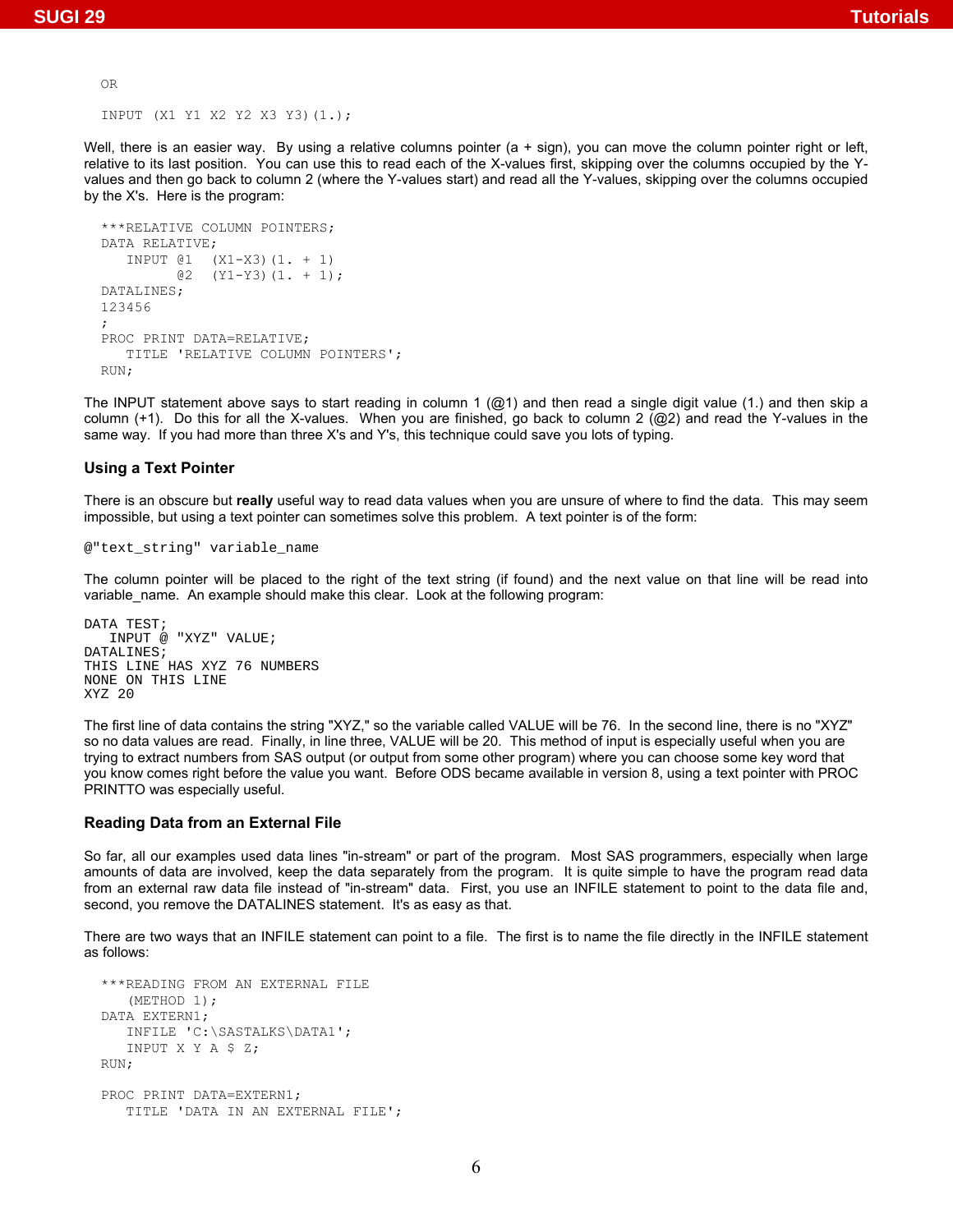#### RUN;

Notice that the file name is place in quotes (single or double). If the file is in the same subdirectory as the program, you can omit the full path description and just supply the file name. We prefer that you include the entire path and file name as above so that the program is transportable and can be run from another subdirectory without changes. A second method of supplying the file name is to first define a fileref (file reference) with a FILENAME statement. This fileref is then named on the INFILE statement. The very important difference between this method and the previous method is that the fileref is not placed in quotes on the INFILE statement. Here is an example of this method of specifying an external file:

```
***READING FROM AN EXTERNAL FILE 
    (METHOD 2); 
DATA EXTERN2; 
    FILENAME PAT 'C:\SASTALKS\DATA1'; 
    INFILE PAT; 
    INPUT X Y A $ Z; 
RUN; 
PROC PRINT DATA=EXTERN2; 
    TITLE 'DATA IN AN EXTERNAL FILE'; 
RUN;
```
## **INFILE Options**

Whether you are reading data following a DATALINES statement or from an external file, you may need to exercise some control on how the data values are read. There are a number of INFILE options that are useful. We will only discuss a few here. If you read complicated data structures or read data from multiple files, you will want to investigate all the possible INFILE options available to you.

The first option we will show you concerns data lines, either "in-stream" or from external files, that may be missing data values at the end of a line of data. In the example below, line 2 only contains 3 values (for X, Y, and A). When the program attempts to read this list-directed data, it goes to the third line to find a value for Z. Then, when the data step iterates again, the pointer tries to move to the next record but meets an end-of-file instead and the data step stops. To see this clearly, look at the output from PROC PRINT shown following the program.

```
***INFILE OPTIONS; 
DATA INOPT1; 
    ***PROGRAM WITHOUT MISSOVER; 
    INPUT X Y A $ Z; 
DATALINES; 
1 2 HELLO 3 
4 5 GOODBYE 
7 8 LAST 9 
; 
PROC PRINT DATA=INOPT1; 
    TITLE 'INFILE OPTIONS'; 
RUN;
```
#### Infile Options

| OBS | x |   |                |   |
|-----|---|---|----------------|---|
|     |   | 2 | <b>HELLO</b>   | з |
| 2   | 4 | 5 | <b>GOODBYE</b> |   |

To solve the problem of missing data at the end of a line, when using list-directed data entry, use an INFILE option called MISSOVER. The program below uses the reserved fileref DATALINES on the INFILE statement. If you are reading data from an external file, the MISSOVER option is used in the same way. This option instructs the program to set any variables to a missing value if the end of a line (or record) is reached and values have not been read for all the variables in the INPUT list. Look at the program below and the resulting output.

\*\*\*INFILE OPTIONS: MISSOVER; DATA INOPT2; \*\*\*PROGRAM WITH MISSOVER; INFILE DATALINES MISSOVER;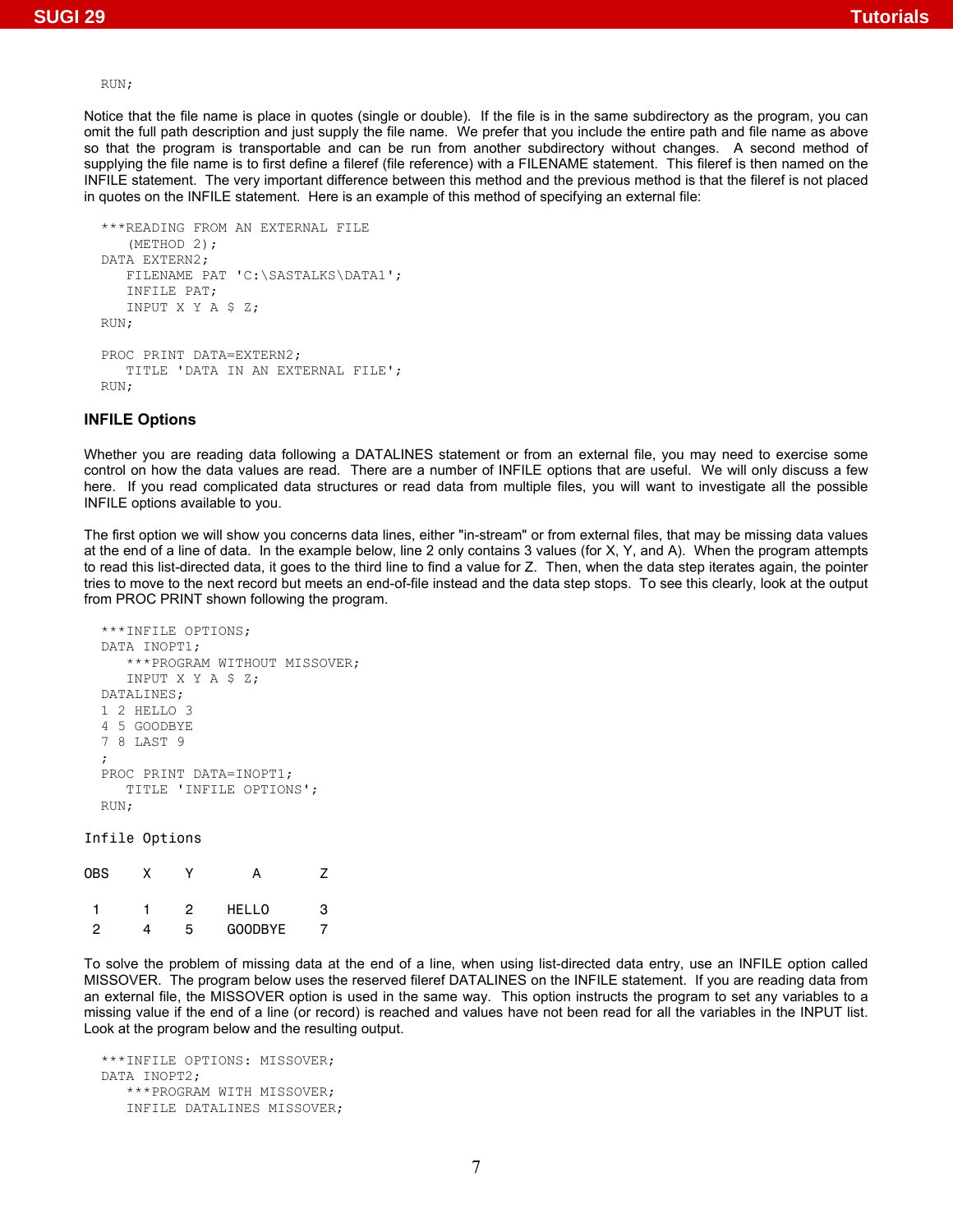```
 INPUT X Y A $ Z; 
DATALINES; 
1 2 HELLO 3 
4 5 GOODBYE 
7 8 LAST 9 
; 
PROC PRINT DATA=INOPT2; 
    TITLE 'INFILE OPTIONS'; 
RUN;
```
Infile Options

| 0BS | x |   |              |   |
|-----|---|---|--------------|---|
|     |   | 2 | <b>HELLO</b> | з |
| 2   | 4 | 5 | GOODBYE      | ٠ |
| з   |   | я | LAST         | a |

With column oriented data or when you use pointers and INFORMATS, the same problem can occur. The PAD option is the best choice for resolving this problem. This option says to PAD out short data lines with blanks to the length of the logical record (set by default or by the LRECL option).

```
***INFILE OPTIONS: PAD; 
DATA INFORM; 
    INFILE DATALINES PAD; 
    INPUT X 1-2 
 Y 3 
          A $ 4-10<br>7. 11
               11:DATALINES; 
 12HELLO 3 
4 5GOODBYE 
 78LAST 9 
; 
PROC PRINT DATA=INFORM; 
   TITLE 'USING THE PAD OPTION'; 
RUN;
```
#### **Reading Data "Blindly"**

Suppose you have a data file and are not given information on the data layout. Are you dead in the water, finished, kaput? Not at all. Use the strange looking program below to first take a look at the file. Notice that there are no variables listed on the INPUT statement. This form of the INPUT statement will read an entire logical record (or line of data) but will not assign any values to variables. This does not seem very useful except for the fact that you can use a PUT statement with the keyword \_INFILE\_ to write out the contents of the data record to the log (the default output location) or to your output window (by using a FILE PRINT statement). Look at the program below and the resulting log file. (Note: this form of INPUT statement is obviously useful when you are reading data from and external file. The in-stream data in this example is for illustrative purposes only.)

```
***NO VARIABLES LISTED; 
DATA READIT; 
    INFILE DATALINES; 
    INPUT; 
   PUT INFILE ;
DATALINES; 
12345ABCDEXYZ 
1122334455667 
 12HELLO 310/21/1946 
4 5GOODBYE611/12/1997 
;
```
Here is a listing of the SAS log after running the program above: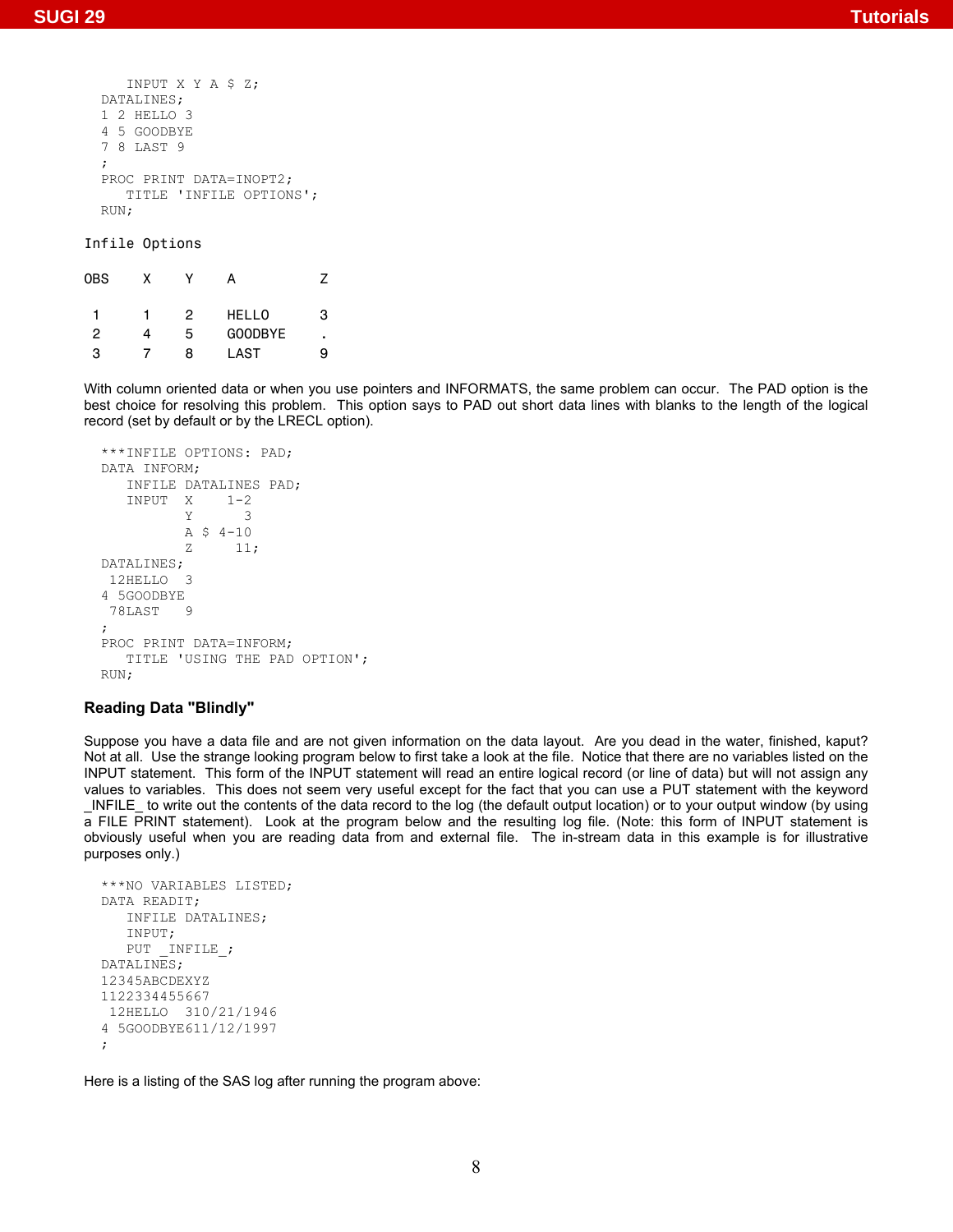```
 44 DATA READIT;
45 INFILE DATALINES;
46 INPUT;
47 PUT INFILE ;
```
48 DATALINES;

12345ABCDEXYZ

1122334455667

12HELLO 310/21/1946

4 5GOODBYE611/12/1997

NOTE: THE DATA SET WORK.READIT HAS 4 OBSERVATIONS AND 0 VARIABLES. NOTE: THE DATA STATEMENT USED 0.17 SECONDS.

### **Using More than One INPUT Statement: The Single Trailing @**

There are times when you want to be able to read one or more values from a data line and then, depending on the value, decide how to read the remaining values. In the example that follows, there are two data layouts in a single file. Type 1 records have age in columns 1 and 2; type 2 records have age in columns 3 and 4. The record type is stored in column 6. You want to be able to read the record type first and then decide where to read the age value. If you use two INPUT statements like this:

INPUT @6 TYPE \$1.; IF TYPE =  $'1'$  THEN INPUT AGE 1-2; ELSE IF TYPE =  $'2'$  THEN INPUT AGE 3-4;

it will not work. After the first INPUT statement is executed, the pointer moves automatically to the next line. Age values are then read from the wrong line. You want to tell the program to "hold the line" after reading the value for TYPE. You do this with a single trailing @ as shown next:

```
***WHERE IT'S @; 
DATA TRAILING; 
    INPUT @6 TYPE $1. @; 
   IF TYPE = '1' THEN INPUT AGE 1-2;
   ELSE IF TYPE = '2' THEN
       INPUT AGE 3-4; 
    DROP TYPE; 
DATALINES; 
23 1 
   44 2 
; 
PROC PRINT DATA=TRAILING; 
    TITLE 'SINGLE TRAILING @'; 
RUN;
```
After a value is read for TYPE, the trailing single @ tells the program not to go to the next data line for the next INPUT statement in the data step. When the data step finishes, the pointer will then move to the next line of data for another iteration of the data step.

A very useful application of the single trailing @ is to decide whether to read a line of data or not. For example, suppose you only want to read data on females from a raw data file. One way to do this is to read a line of data in the usual way and to delete all observations where the value of GENDER is not equal to 'F'. A much more efficient way is to first read the value of GENDER and only read the remaining values if GENDER is female. Here is how it's done.

```
***ANOTHER @ EXAMPLE; 
DATA TRAIL2; 
    INPUT @1 GENDER $1. @; 
    IF GENDER NE 'F' THEN DELETE; 
       INPUT @3 AGE 2.
```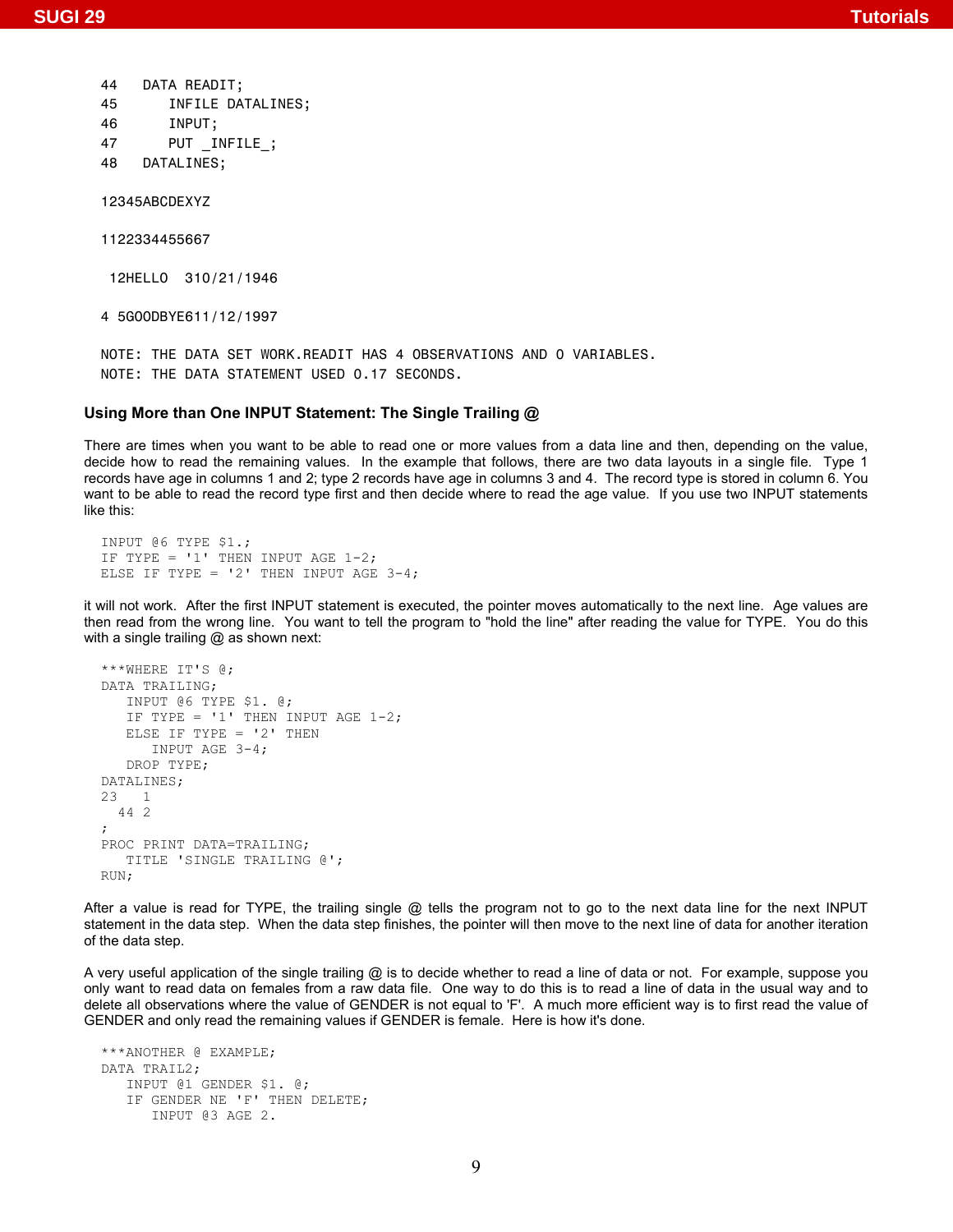```
 @5 HEIGHT 2.; 
DATALINES; 
M 2368 
F 4462 
; 
PROC PRINT DATA=TRAIL2;
    TITLE 'ANOTHER @ EXAMPLE'; 
RUN;
```
If there are a lot of variables in each observation this method can save considerable computer time. Remember that when the DELETE statement is executed, control returns to the top of the DATA step.

### **Creating Several Observations from One Line of Data: The Double Trailing @**

What if you want to create several observations from a single line of data? In the example below, several X,Y pairs are placed on a single line to save space. A single trailing @ would not help here. After a value was read for X and Y, the data step would iterate again and the pointer would move to a new line. Try it. You will have only two observations, the first with X=1,  $Y=2$  and the second with  $X=7$ ,  $Y=8$ . To hold the line for multiple iterations of the data step, use the double trailing @ as shown in the example below:

```
***WHERE IT'S REALLY @@; 
DATA DOUBLE; 
    INPUT X Y @@; 
DATALINES; 
1 2 3 4 5 6 
7 8 
; 
PROC PRINT DATA=DOUBLE; 
    TITLE 'DOUBLE TRAILING @'; 
RUN;
```
### **Reading Multiple Lines of Data for a Single Observation**

What do you do when you have more than one line of data for each observation you want to create? You use a line pointer #. In the example below, there are two lines of data for each observation. The line pointer, #, is used to tell the program that ID and DOB are on the first line and HEIGHT and WEIGHT are on the second line.

```
***READING MULTIPLE LINES FOR ONE OBSERVATION; 
DATA MULT1; 
    INPUT #1 @1 ID $11. 
               @13 DOB MMDDYY8. 
           #2 @5 HEIGHT 2. 
               @8 WEIGHT 3.; 
    FORMAT DOB MMDDYY10.; 
DATALINES; 
123-45-6789 10211946 
     68 158 
253-65-5455 11111960 
     62 102 
; 
PROC PRINT DATA=MULT1; 
    TITLE 'READING MULTIPLE LINES'; 
RUN;
```
If you only want to read the first two lines of data but you have more than two lines of data for each subject, make sure you include a #n at the end of your INPUT statement, where n is the number of data lines for each subject (it **must** be the same for each subject). The program below demonstrates this with 4 lines of data for each subject with values being read from only the first 2.

\*\*\*READING MULTIPLE LINES FOR ONE OBSERVATION; DATA MULT2; INPUT #1 @1 ID \$11. @13 DOB MMDDYY8. #2 @5 HEIGHT 2. @8 WEIGHT 3.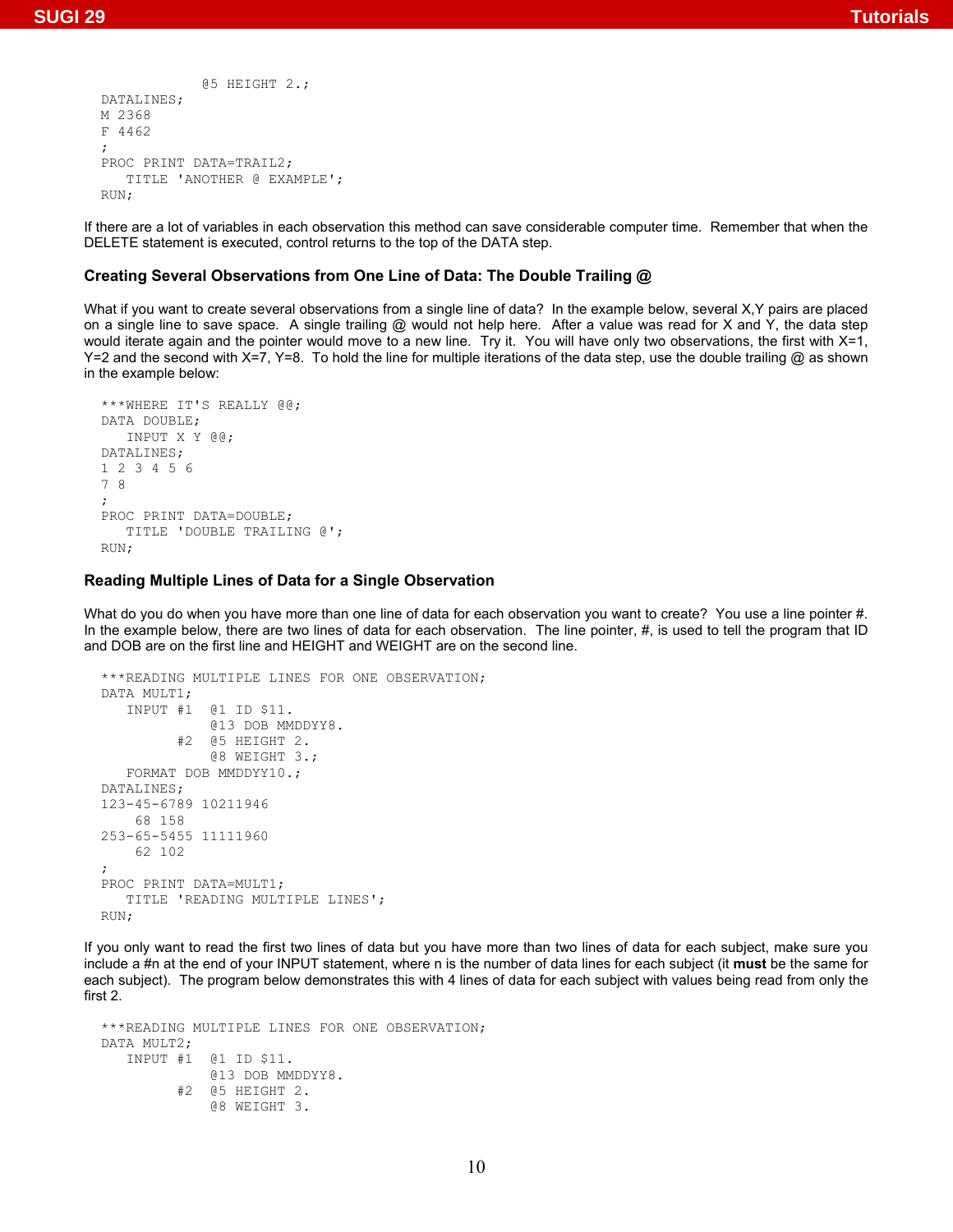```
 #4; 
    FORMAT DOB MMDDYY10.; 
DATALINES; 
123-45-6789 10211946 
     68 158 
9879876987698769876987 
0987098709870987098709 
253-65-5455 11111960 
     62 102 
9876987698769876987698 
0987098709870987098709 
; 
PROC PRINT DATA=MULT2; 
    TITLE 'READING MULTIPLE LINES'; 
RIM
```
## **Suppressing Error Messages in the SAS LOG**

For our last two examples, we will show you how to eliminate error messages from being written to the SAS log when bad data values, such as character data in a numeric field, are encountered. In the example that follows, values of 'NA' and '?' indicate that a value was missing. A normal INPUT statement generates NOTES and listings of the offending data lines in the SAS log. The following program generates such error messages:

```
***SUPRESSING ERROR MESSAGES; 
DATA ERROR; 
    INPUT X Y Z; 
DATALINES; 
1 NA 3 
4 5 ? 
; 
PROC PRINT DATA=ERROR; 
    TITLE 'SUPRESSING ERROR MESSAGES'; 
RUN;
```
Here is a listing of the SAS log from the program above:

```
56 ***Suppressing Error Messages;
57 DATA ERROR;
58 INPUT X Y Z;
59 DATALINES;
NOTE: Invalid data for Y in line 60 3-4.
RULE:----+----1----+----2----+----3----+----4--
60 1 NA 3
X=1 Y=. Z=3 _ERROR_=1 _N_=1
NOTE: Invalid data for Z in line 61 5-5.
61 4 5 ?
X=4 Y=5 Z=. _ERROR_=1 _N_=2
NOTE: The data set WORK.ERROR has 2 observations and 3 variables.
NOTE: The DATA statement used 0.22 seconds.
```
If you know the there are invalid data values, such as NA (not applicable) in a numeric field and you want to avoid all the NOTES in the SAS log, use a ? modifier in your INPUT statement. A single ? following the variable name tells the program to omit the NOTES from the log. Look at the program below and the resulting log.

```
***SUPRESSING ERROR MESSAGES; 
DATA NOERROR1; 
    INPUT X ? Y ? Z ?; 
DATALINES; 
1 NA 3 
4 5 ? 
;
```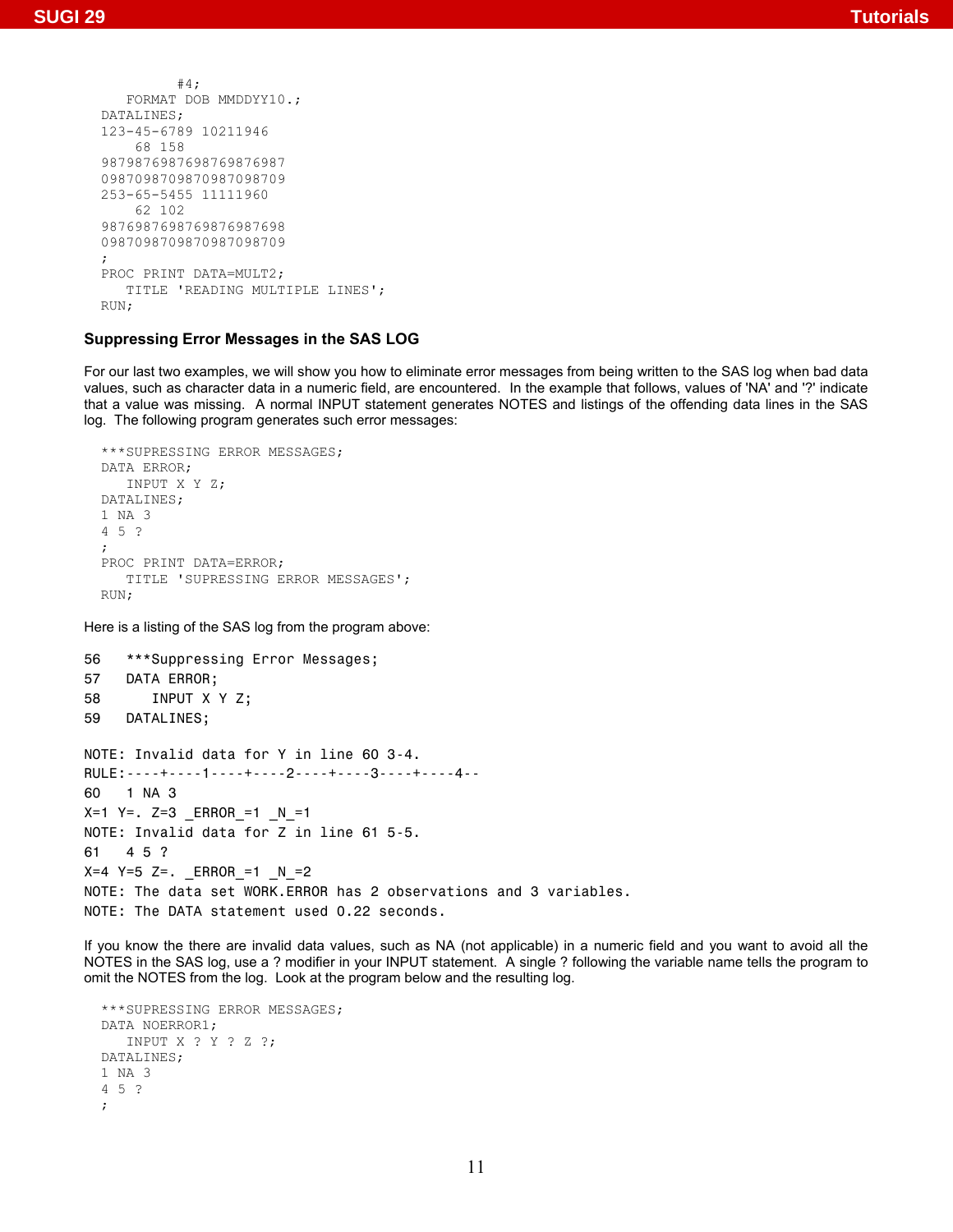```
PROC PRINT DATA=NOERROR1; 
     TITLE 'SUPRESSING ERROR MESSAGES'; 
 RUN; 
67 ***Suppressing Error Messages;
68 DATA NOERROR1;
69 INPUT X ? Y ? Z ?;
70 DATALINES;
RULE:----+----1----+----2----+----3----+----4---
71 1 NA 3
X=1 Y=. Z=3 ERROR =1 N=172 4 5 ?
X=4 Y=5 Z=. _ERROR_=1 _N_=2
NOTE: The data set WORK.NOERROR1 has 2 observations and 3 variables.
NOTE: The DATA statement used 0.16 seconds.
```
Finally, to completely eliminate both the NOTES and the data listing, use a double ?? following the variable name like this:

```
***SUPRESSING ERROR MESSAGES; 
DATA NOERROR2; 
    INPUT X ?? Y ?? Z ??; 
DATALINES; 
1 NA 3 
4 5 ? 
; 
PROC PRINT DATA=NOERROR2; 
    TITLE 'SUPRESSING ERROR MESSAGES'; 
RUN;
```
Notice that the SAS log (following) indicates no errors. Use this with caution! Make sure you understand your data before overriding error messages.

78 \*\*\*Suppressing Error Messages; 79 DATA NOERROR2; 80 INPUT X ?? Y ?? Z ??; 81 DATALINES;

```
NOTE: The data set WORK.NOERROR2 has 2 observations and 3 variables.
NOTE: The DATA statement used 0.11 seconds.
```
One final example shows how a double ?? can allow you to read a date field with invalid dates such as 99/99/99, or MISSING, in place of a valid date.

```
***SUPRESSING ERROR MESSAGES; 
DATA NOERROR3; 
    INPUT @1 DATE ?? MMDDYY8. @10 X; 
    FORMAT DATE MMDDYY8.; 
DATALINES; 
10/21/46 3 
MISSING 4 
99/99/99 5 
; 
PROC PRINT DATA=NOERROR3; 
    TITLE 'SUPRESSING ERROR MESSAGES'; 
RUN;
```
## **Conclusion**

We have demonstrated some of the power and versatility of the seemingly simple INPUT statement. Remember that the INPUT statement is one of the strengths of the SAS language that allows you to read such diverse types of data easily.